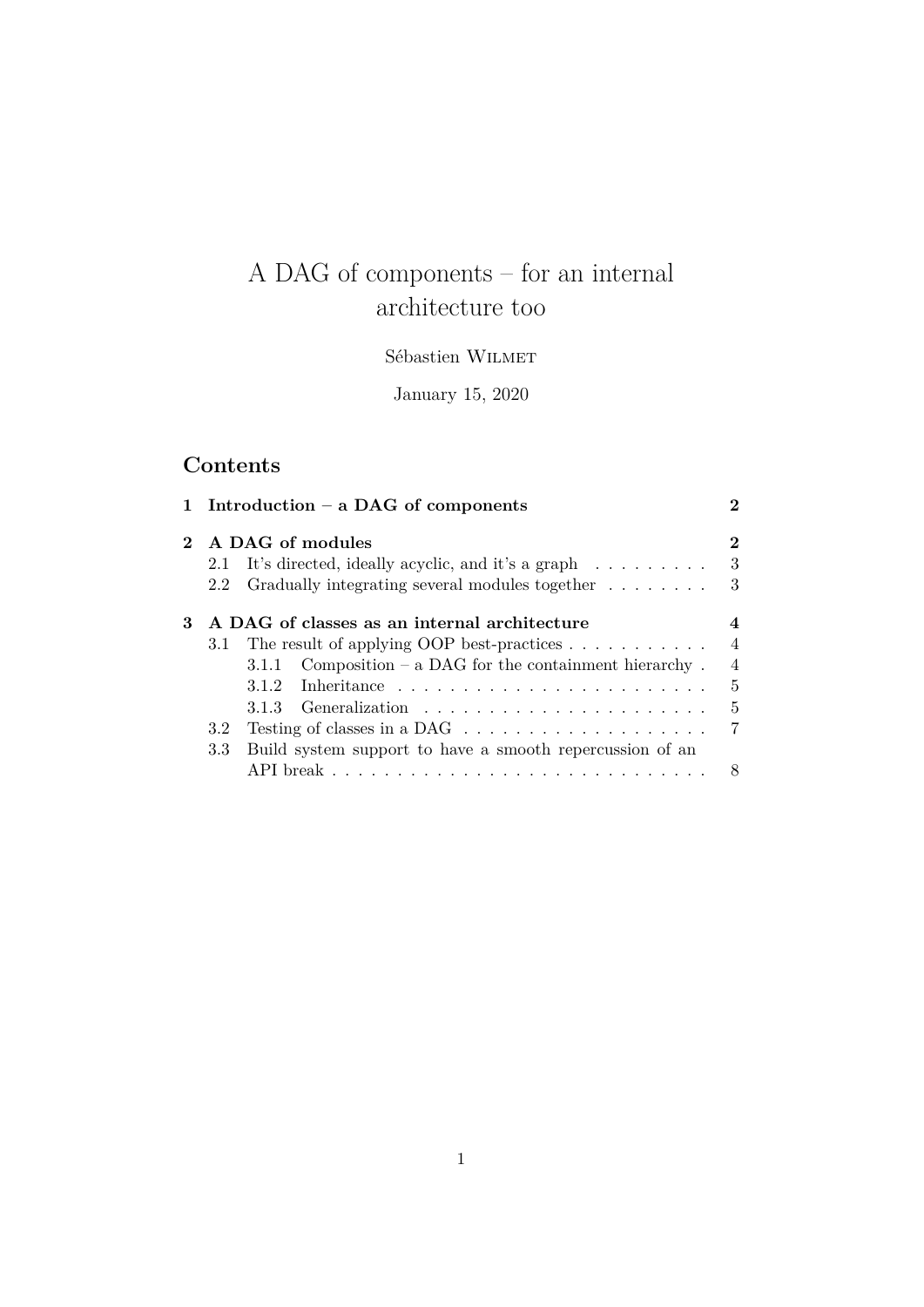

Figure 1: A directed acyclic graph (DAG) of software components.

## <span id="page-1-2"></span><span id="page-1-0"></span>**1 Introduction – a DAG of components**

Figure [1](#page-1-2) shows a directed acyclic graph (DAG) of software components. The letter T at the top is – well now you've guessed it – for the Top of the graph.

In this article we use *component* as a general term to designate both:

- A software *module* (for example a library or an application).
- A *class*, in the internal architecture of a module, supposing that the module follows an Object-Oriented Programming (OOP) paradigm.

This article begins with a DAG of modules (section [2\)](#page-1-1), to integrate several modules together. It explains why it's a DAG. We will also see that when integrating several modules together, it is better to do it *gradually*, not by trying to build and test all the modules at once.

Then the section [3](#page-3-0) explains why it is a good idea to have a DAG of classes as the internal architecture of a module. With several possible applications: being able to better test internal classes (either with unit tests or interactive tests), and porting a module gradually to a new major version of an underlying library that breaks its API in an inconvenient way.

## <span id="page-1-1"></span>**2 A DAG of modules**

This section deals with the topic of integrating several software modules together – for example a set of libraries plus an application. In other words, what we call a software stack, but is actually a directed acyclic graph (DAG).

Note that we are not advocating for using the "software DAG" terminology in everyday conversations, "software stack" is fine, but knowing that it's a DAG can help when reasoning about the system.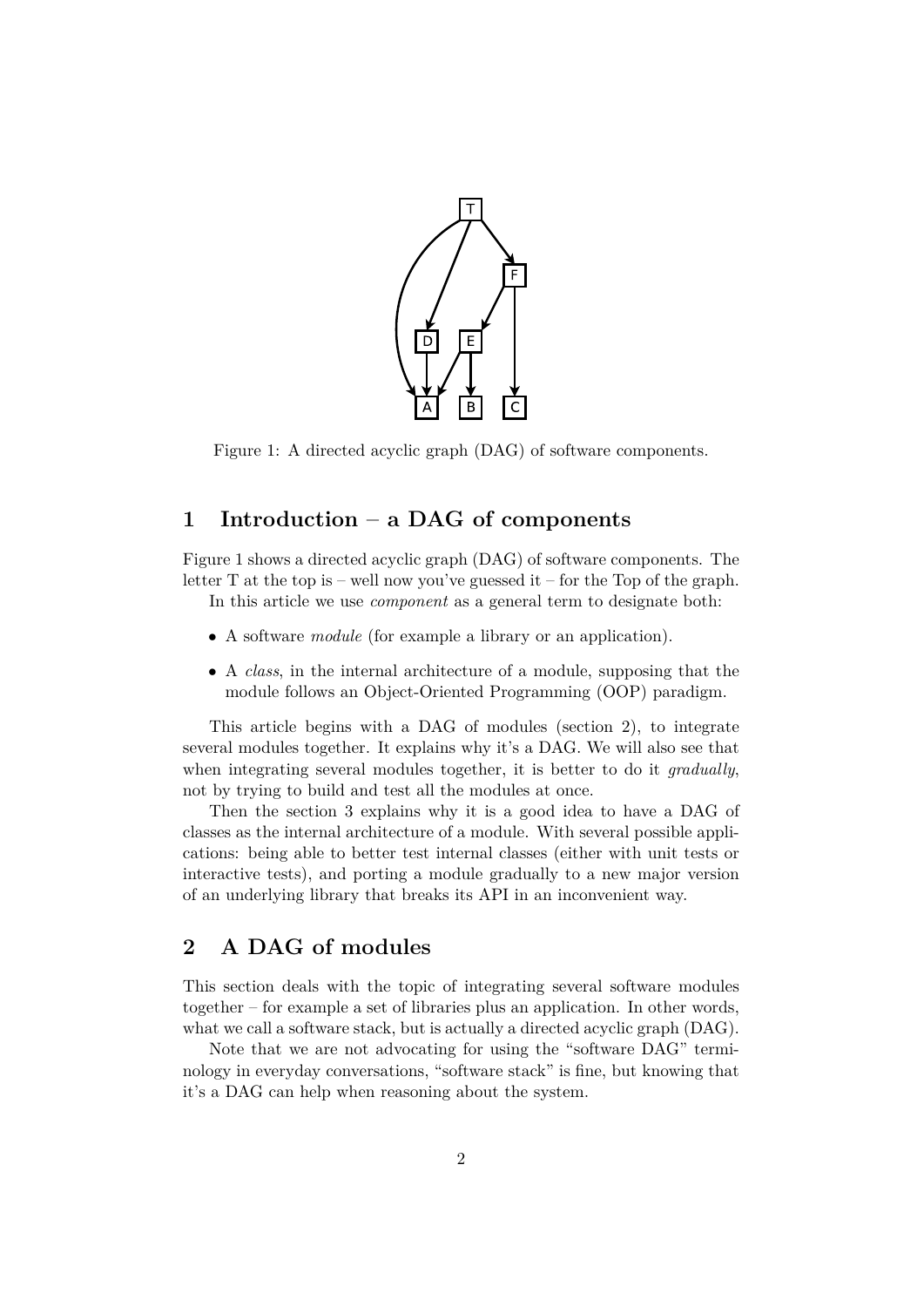## <span id="page-2-0"></span>**2.1 It's directed, ideally acyclic, and it's a graph**

When an application uses a library, it has a *use* relationship with that library. Likewise, a library may use a lower-level library, and so on, and other software components may be used as well, such as a database system, daemons, etc, until we reach the operating system kernel. But we can go beyond the software/hardware boundary, and arguably the kernel in turn uses the computer hardware, which ultimately relies on the laws of science that govern our Universe, the Big Bang and (maybe) beyond. But I digress.

So, with the *use* relationship, we've just explained the "directed" term of "directed acyclic graph". The relationship has a direction, the application *uses* a library. To give an example, in Figure [1](#page-1-2) p. [2,](#page-1-2) the module T is the application, the module D is a library, and the module A is a lower-level library.

In a general setting it's a graph, not a stack or a tree, because low-level libraries can be used by both a higher-level library *and* the application.

And now the last term of "directed acyclic graph" not yet explained: "acyclic". If there is a cycle in the graph, the use relationship goes in the two directions; for example an application uses a library and the library uses the application, or more probably two libraries use each other. While a cycle is sometimes unavoidable for certain low-level components such as a compiler that needs to use itself to compile its own source code, it is better to avoid cycles like this. When there is a cycle, it is painful to integrate the modules (which one to build first?), so a bootstrap phase is necessary or other tricks are used, such as copying the source code of one module into the other.

The Top of the graph is an end-user software, an application. The underlying software components is like the hidden part of an iceberg, the end-user is unaware of it, but in terms of lines of code it makes the bulk of the work.

Another example of a DAG of components is Unix command line utilities and shell pipes or scripts. When we re-use a lot of components to build a new program, it's like standing on shoulders of giants (especially when we talk about Unix, one can say).

## <span id="page-2-1"></span>**2.2 Gradually integrating several modules together**

What the venerable book *The Mythical Man-Month*<sup>[1](#page-2-2)</sup> teaches us, among other things, is that for integrating several modules together (by supposing that each module has already been tested individually), it should be done by adding one component at a time and writing integration tests (chapter 13, "The Whole and the Parts"), not by doing everything at once:

<span id="page-2-2"></span><sup>1</sup> Frederick P. Brooks, Jr., *The Mythical Man-Month — Essays on Software Engineering*, Anniversary Edition, Addison-Wesley, 1995.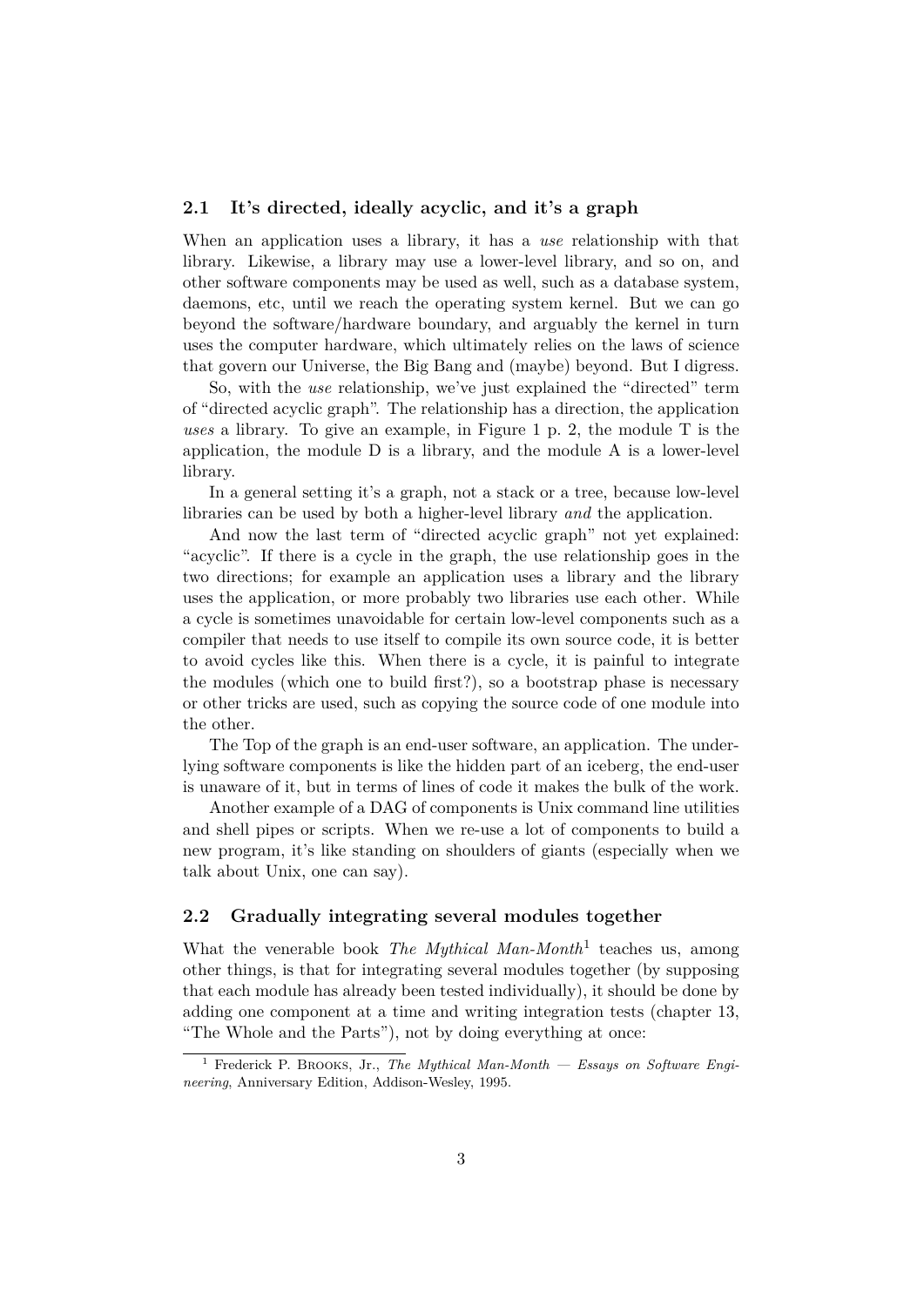"**Add one component at a time.** This precept, too, is obvious, but optimism and laziness tempt us to violate it. To do it requires dummies and other scaffolding, and that takes work. And after all, perhaps all that work won't be needed? Perhaps there are no bugs?

No! Resist the temptation! That is what systematic system testing is all about. One must assume that there will be lots of bugs, and plan an orderly procedure for snaking them out.

Note that one must have thorough test cases, testing the partial systems after each new piece is added. And the old ones, run successfully on the last partial sum, must be rerun on the new one to test for system regression."

## <span id="page-3-0"></span>**3 A DAG of classes as an internal architecture**

We now zoom in to look *inside* a module, supposing that it is implemented with the Object-Oriented Programming paradigm.

In OOP, one component of the graph can be seen as one class. The edges of the graph represent class relationships, when a class depends on another, either via composition or via inheritance. So it is also a *directed* graph. The central question is: why is it a good thing to have no cycles in such a graph? In other words, to have a DAG?

The same Figure [1](#page-1-2) (still on p. [2\)](#page-1-2) can be used as a reference. Each component is now (roughly) a class. In an application, there is a single entry point (in C it's the main() function), which corresponds to the Top of the graph. On the other hand a library may have several entry points, for example a toolkit providing independent utility classes will have several top-level nodes in the graph.

## <span id="page-3-1"></span>**3.1 The result of applying OOP best-practices**

To answer the question about why a DAG of classes is better for the internal architecture of a module: it stems from applying several OOP best-practices described in *Object-Oriented Design Heuristics*[2](#page-3-3) . This section builds upon these OOP best-practices, to go beyond what the book covers, and tries to innovate (without knowing if somebody else has come up to our same conclusion, and without knowing if an article has already been published about it).

## <span id="page-3-2"></span>**3.1.1 Composition – a DAG for the containment hierarchy**

First, if one class depends on another via *composition*, here is the relevant OOP best-practice:

<span id="page-3-3"></span><sup>&</sup>lt;sup>2</sup> Arthur RIEL, *Object-Oriented Design Heuristics*, Addison-Wesley, 1996.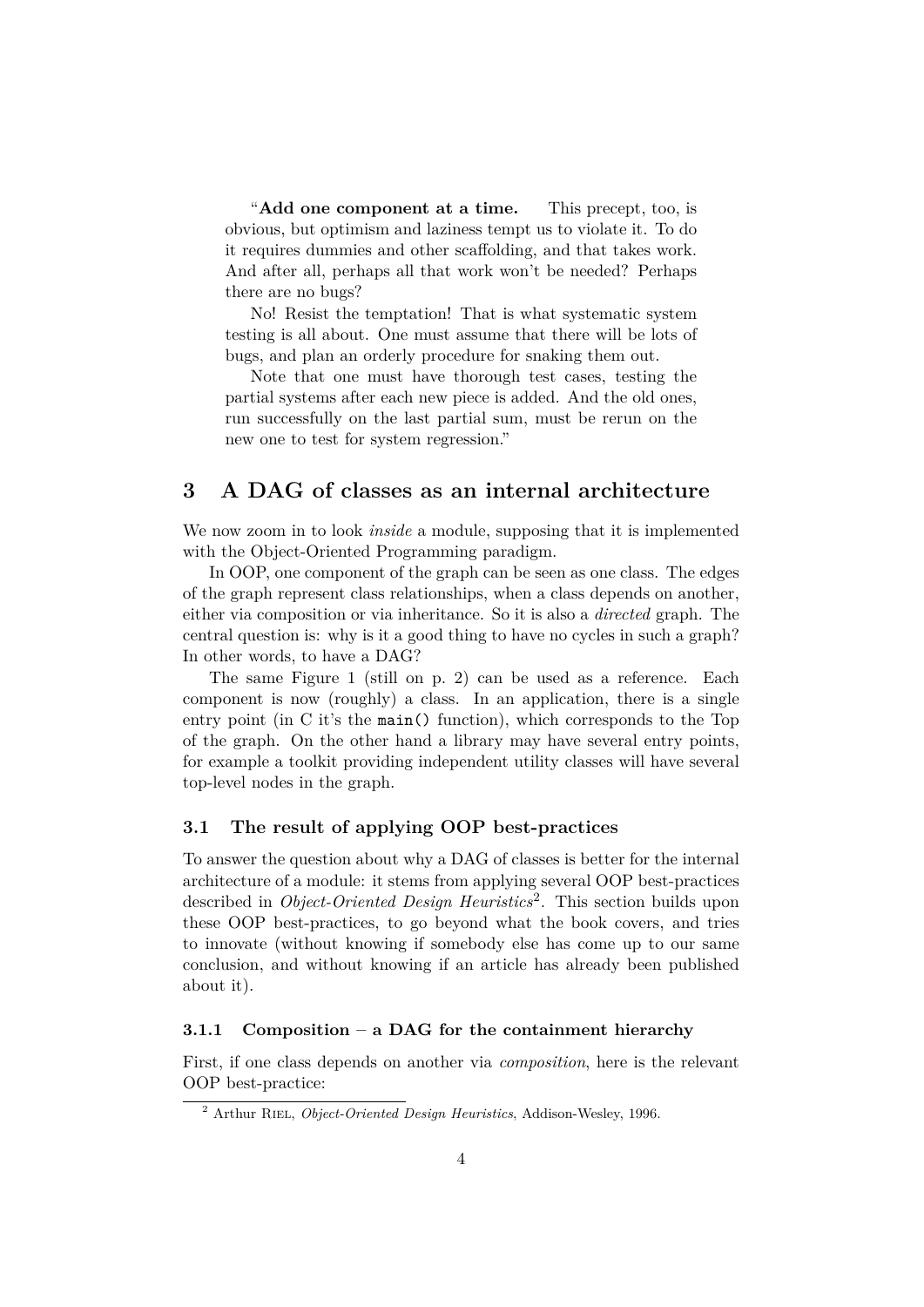"Heuristic 4.13: A class must know what it contains, but it should never know who contains it."

If this heuristic is violated, then the relationship between the two classes goes in the two directions, and there is a cycle in the graph: the container has a reference to the child object, and the child object has a reference to the container.

If the heuristic is followed for all the containment hierarchy, then it forms a DAG. It permits to have more re-usable code. For instance the leaf classes are self-contained and can thus be copied to another project directly.

However, there are situations where a cycle *is* necessary, for example for performance reasons. In that case, it is better to keep the cycle in the graph as localized as possible, as in Figure [2](#page-5-0) p. [6.](#page-5-0)

A bad example is when a leaf class has access to the top-level class somehow, it means that it has access to the whole graph if there are public methods to get the objects (see Figure [3](#page-5-1) p. [6\)](#page-5-1). So, a "leaf" class could possibly depend on any other class of the module, which creates tight-coupling and spaghetti code. This should be avoided.

With a DAG, it's a cleaner architecture. Instead of having everything mixed together, features are built on top of more elementary features. If the codebase is well documented, with the possibility to browse the API documentation outside of the source code, then just reading the API documentation by following a bottom-up approach is a convenient way for a newcomer to get accustomed with the codebase.

#### <span id="page-4-0"></span>**3.1.2 Inheritance**

For class inheritance, the OOP best-practice that interests us is:

"Heuristic 5.2: Derived classes must have knowledge of their base class by definition, but base classes should not know anything about their derived classes."

When this guideline is violated, the base class typically checks the type of the *self* object to execute different instructions depending on which subclass it is. This of course should be avoided, it is better to use polymorphism instead.

As a result, an inheritance hierarchy forms a tree<sup>[3](#page-4-2)</sup>, or a DAG if multiple inheritance is allowed.

#### <span id="page-4-1"></span>**3.1.3 Generalization**

When we take into account both composition and inheritance, plus other types of dependencies like calling a static method of another class, it creates

<span id="page-4-2"></span><sup>&</sup>lt;sup>3</sup>And a tree is a DAG. But a DAG is not necessarily a tree.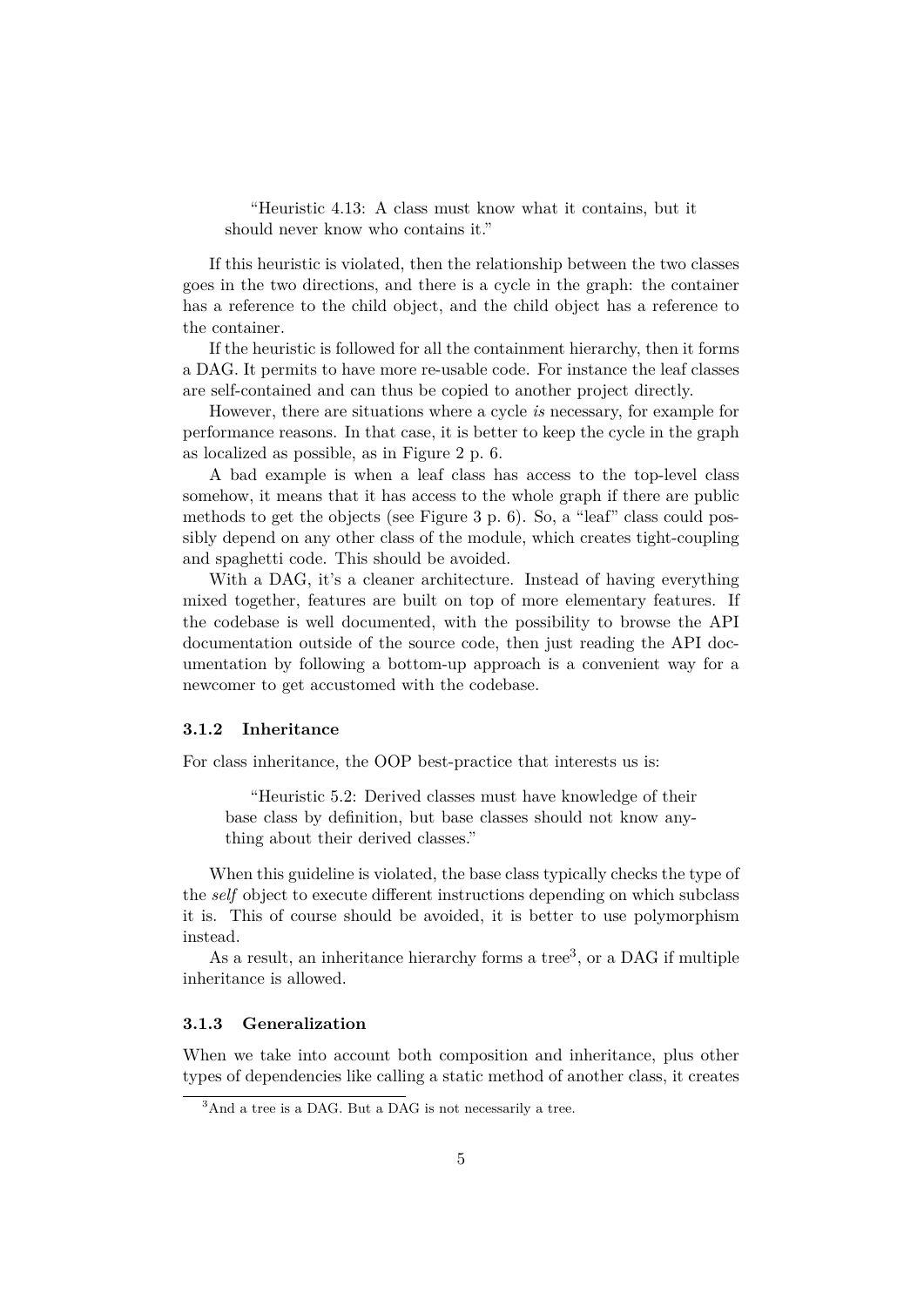

<span id="page-5-0"></span>Figure 2: Example of a containment hierarchy for the internal architecture of a module. A directed graph with a localized cycle – sometimes unavoidable.



<span id="page-5-1"></span>Figure 3: Example of a containment hierarchy for the internal architecture of a module. A directed graph with a cycle that should be avoided – **bad** example.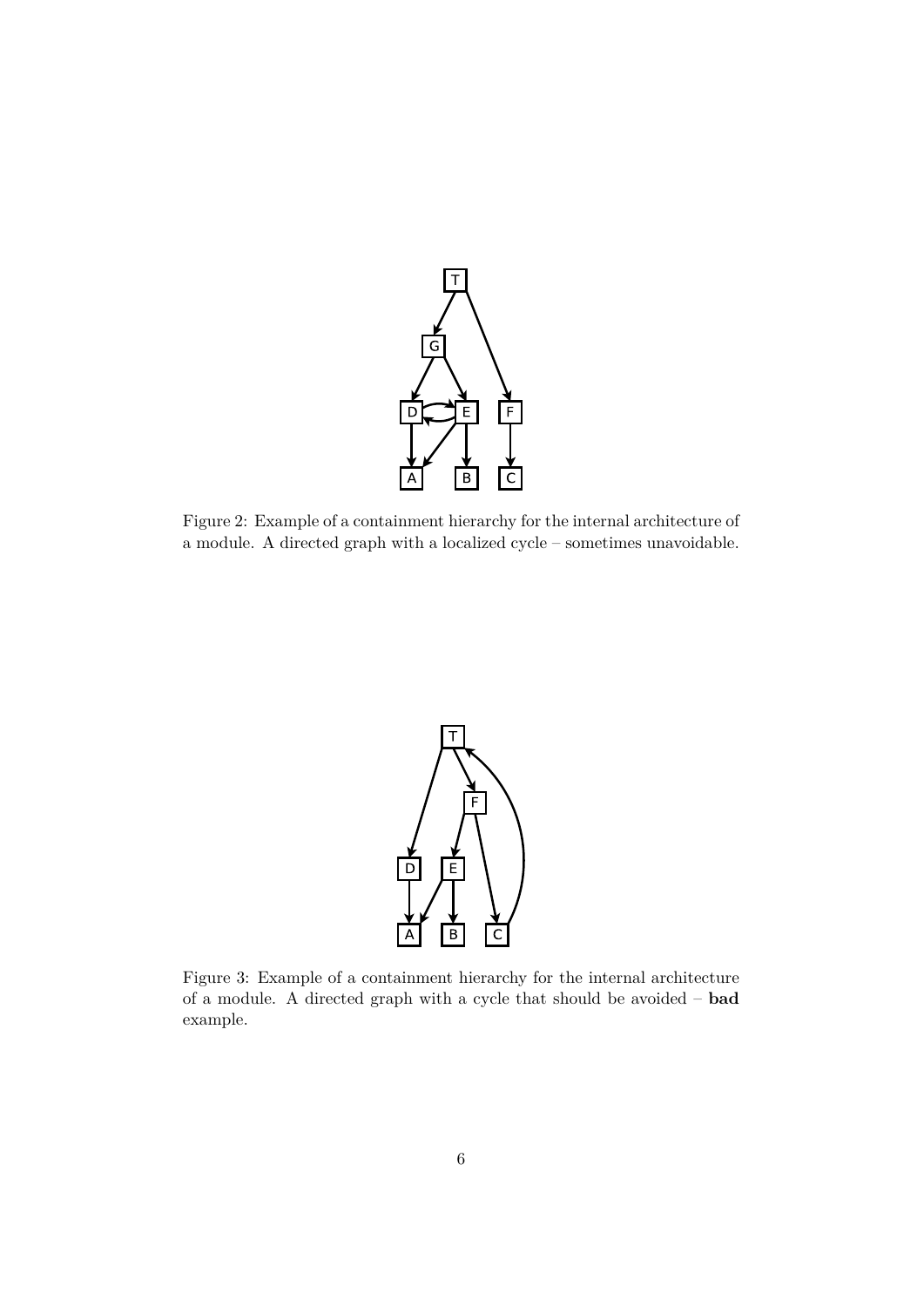a dependency graph between the different classes or source files. When the resulting graph is a tree, a DAG, or a graph with only localized cycles, then it brings several benefits that we believe are important for a software project that is maintained in the long run.

As already discussed in section [3.1.1,](#page-3-2) it brings a clearer code structure, and more code re-usability. And it is possible to apply what is described in the next two sections. Read on!

#### <span id="page-6-0"></span>**3.2 Testing of classes in a DAG**

For the sake of argument, let's take a GUI application as example of a module.

If all the code is entangled, when there is tight-coupling between lots of classes, then it's difficult to take one class and test it, since by taking that class you need to take basically all the rest of the application as well. The only interactive test that you can do is to launch the whole application. And when writing automated tests for graphical components, the tests need to also be run against the whole application.

On the other hand, with a DAG as the code structure, it's possible to take a subset of the DAG (choosing one class and following the edges until reaching the leaf classes) and test that subset independently. By doing this it's easier to write unit tests. It's possible to stress-test a component, to trigger all possible situations more easily.

For example with a widget that shows an error in the case where there is no more room on the filesystem, with buttons for different actions, we would like to test if the widget is shown correctly. With a DAG, it's possible to write a mini-application that just displays that widget regardless of whether the filesystem is full. That mini-application can serve as an interactive test, but it can also be used to write an automated test to ensure that there are no runtime warnings or errors when showing the widget, and that the buttons are in the right order (for example). It would be more difficult to test the same by launching the real application.

If the codebase has no unit tests, a strategy is to first start by writing tests for the leaf classes, to ensure that the foundations are solid, and then following a bottom-up approach, to walk up the DAG and write tests for higher-level components. Until reaching the top-level component, for which the tests can be called "end-to-end tests". This is a bit related to the section [2.2](#page-2-1) where we saw how to properly integrate several modules together, by doing it gradually.